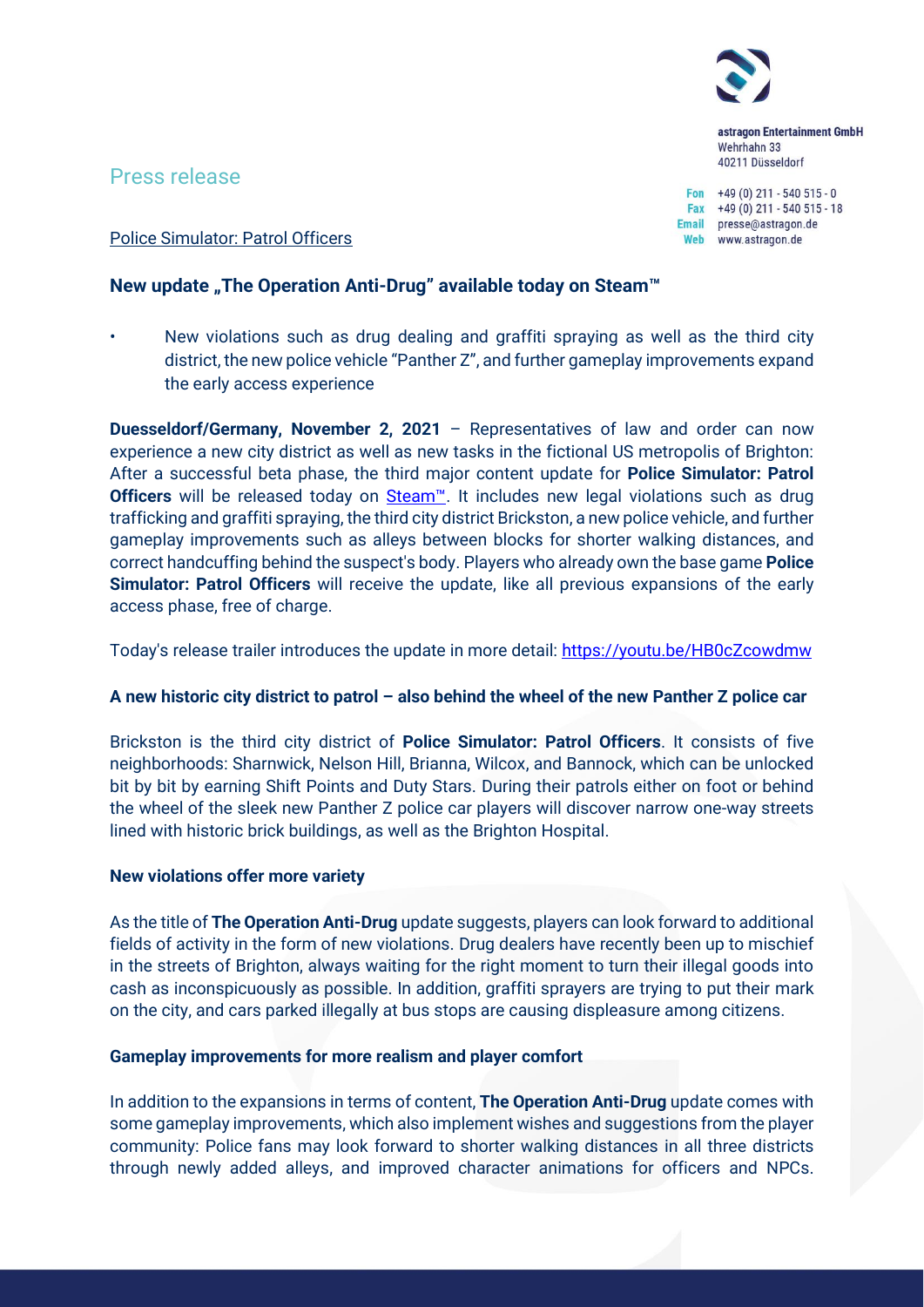Suspects are now - just like in reality - handcuffed behind their body, which serves the security of the officers. Further bug fixes also increase the gaming comfort.

**Police Simulator: Patrol Officers** by developer **Aesir Interactive** and publisher **astragon Entertainment** is available in early access for PC via **[Steam™](https://store.steampowered.com/app/997010/Police_Simulator_Patrol_Officers/)** and the official astragon [homepage](https://www.astragon.com/police-simulator-patrol-officers?tx_lnsgames_gamesplugin%5Baction%5D=show&tx_lnsgames_gamesplugin%5Bcontroller%5D=Game&tx_lnsgames_gamesplugin%5Bgame%5D=1123&cHash=6659bfa0478a762811cb0d4fc3f01a99) for 19.99 Euro/USD 24.99/17.99 GBP (RSP). The game is supported by a gamegrant of the German funding body **FilmFernsehFonds Bayern**. All contents of the update phases until the official end of early access are already included in the price. A detailed overview of upcoming content can be found in the official [Police Simulator: Patrol Officers](http://roadmap.patrol-officers.com/)  [Roadmap.](http://roadmap.patrol-officers.com/)

### **More information:**

Steam™: https://store.steampowered.com/app/997010/Police\_Simulator\_Patrol\_Officers/ Homepage: [www.patrol-officers.de](http://www.patrol-officers.de/) Roadmap: [http://roadmap.patrol-officers.com](http://roadmap.patrol-officers.com/) Discord:<https://discord.gg/astragon> Twitter:<https://twitter.com/PolSimulator> Instagram:<https://instagram.com/PoliceSimulator> Facebook:<https://facebook.com/PoliceSimulator>

Unreal, Unreal Engine, the circle-U logo and the Powered by the Unreal Engine logo are trademarks or registered trademarks of Epic Games, Inc. in the United States and elsewhere. All titles, content, publisher names, trademarks, artwork, and associated imagery are trademarks and/or copyright material of their respective owners. All rights reserved.

# **Press contact:**

## **Daniella Wallau**

*Head of Public Relations Phone:* 0049/211-540515-59 *Email:* [d.wallau@astragon.de](mailto:d.wallau@astragon.de)

#### **About astragon Entertainment GmbH**

astragon Entertainment (founded on July 25, 2000 in Hagen/Germany, since 2019 based in Duesseldorf/Germany) is one of the leading independent German games publishers. The focus of the diverse product portfolio of our company, lies on high-quality technical simulation games such as Construction Simulator, or Bus Simulator, but also many other exciting games such as Police Simulator: Patrol Officers or Drone Swarm. The distribution of high-quality licensed and distribution products such as Farming Simulator, Transport Fever 2 and SnowRunner complete our attractive product range. astragon games are available world-wide on many different platforms such as consoles, smartphones, tablets, and PC. Find more information at: [http://www.astragon.de/en/.](http://www.astragon.de/en/)

#### **About Aesir Interactive**

Aesir Interactive is a German development studio based in Munich, Bavaria. Over 40 passionate designers, artists and programmers lay the foundation for engaging games and innovative interactive applications. As a leading Unreal Engine developer, Aesir established a formidable tech-stack and workflow for smooth continuous development and integration, creating lively and beautiful worlds for passionate gamers across the globe on all major consoles and PC.  

The diverse members of Aesir come from all over the world, yet they share a common path – Crafting memorable experiences through elegance, discipline, and excellence. For more information, visit [aesir-interactive.com.](https://aesir-interactive.com/)

#### **About FilmFernsehFonds Bayern**

FFF Bayern provides funding for story and project development, the production of feature and television films, international coproductions for feature films or high-end series, (web)-serial and virtual reality formats, distribution and sales, cinemas as well as games. Besides its funding activities, FFF Bayern is also involved in extensive consulting and information services for the film, television, and games industry. Shareholders of FFF Bayern are the Free State of Bavaria, the Bavarian regulatory authority for